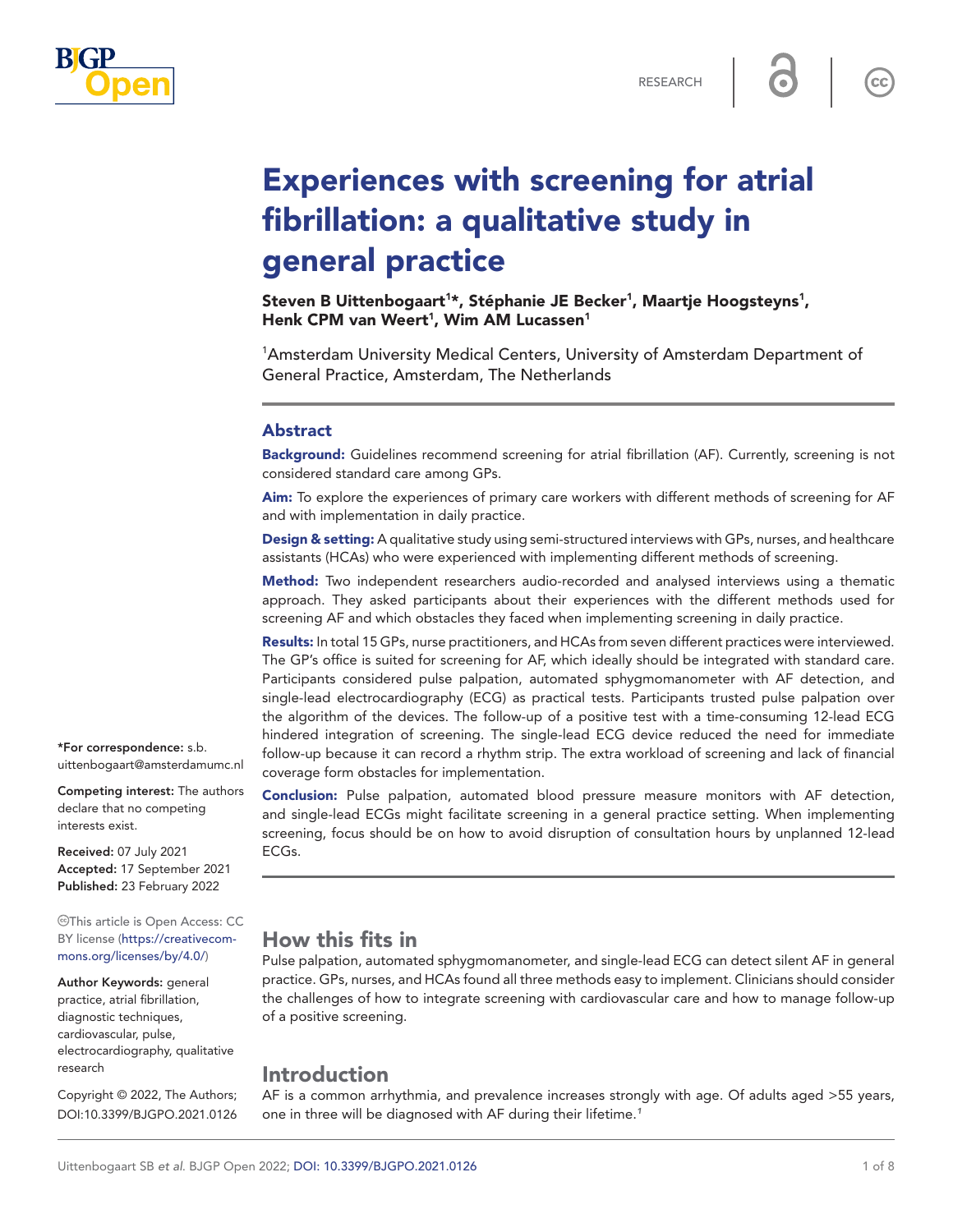Some patients with AF experience signs and symptoms such as palpitations, dyspnoea, or lightheadedness.*[2](#page-6-1)* Other patients are asymptomatic. In a symptomatic patient, the physician will be triggered to check the patient for an arrhythmia. In asymptomatic patients, AF can be detected during routine care if an irregular pulse is noticed; during blood pressure measurement, for example. If a caregiver suspects AF in a patient, a 12-lead ECG or 30-second rhythm strips should be obtained to confirm the diagnosis.*[3](#page-6-2)*

Patients with AF — both symptomatic and asymptomatic — have an increased risk of stroke, heart failure, and other cardiovascular complications.*[4,5](#page-6-3)* Oral anticoagulant therapy can reduce the risk of stroke risk by more than 60%.*[3](#page-6-2)* Unfortunately, all too often AF remains undetected and untreated. Previously unknown AF is found in nearly one-quarter of patients who experience stroke.<sup>[6](#page-6-4)</sup> Identification of unknown ('silent') AF should be a priority as prevention of cardiovascular disease is considered to be an important part of GPs' work. The European Society of Cardiology (ESC) recommends screening for AF in their most recent guideline.*[3](#page-6-2)*

To facilitate detection of AF, new methods have been developed, such as electronic blood pressure monitors with an AF detection function, handheld ECG devices that can record a rhythm strip, and wearable devices. These methods have the potential to facilitate GPs with the identification of silent AF. However, knowledge of how GPs experience screening during everyday practice and which practical issues they face, is lacking. This qualitative study explored how Dutch GPs, nurse practitioners, and HCAs experience screening primary care patients at the GP office, using different methods of screening, and incorporating screening in everyday practice. What hurdles do they experience? What possible factors — such as time, usability, necessary skills — do they consider important when they consider different screening methods?

## Method

### Study design

In this qualitative study, 15 participants were interviewed in seven different practices. Participants consisted of GPs, nurse practitioners, and HCAs). The interviews took place in the GP's office. All participants were employed in one of the intervention practices of the Detecting and Diagnosing Atrial Fibrillation (D<sub>2</sub>AF) study<sup>[7](#page-6-5)</sup> and participated in the study. The D<sub>2</sub>AF study investigated opportunistic screening of a random selection of primary care patients, aged ≥65 years. Screening consisted of pulse palpation, an electronic blood pressure monitor with an AF detection function (WatchBP Home A, Microlife, Widnau, Switzerland), and a handheld single-lead ECG device (MyDiagnostick, MyDiagnostick Medical BV, Maastricht, The Netherlands). The single-lead ECG used in the study is a bar with electrodes at both ends, that is able to record a rhythm strip. The strip is immediately analysed after which the bar's lights indicate 'possible AF' or 'no AF found'. The rhythm strip can only be reviewed after downloading and opening the file on a computer.

Nurses and HCAs often performed the screening under supervision of the GP. Interviews were conducted at the end of the study year.

#### Topic list

During the D<sub>2</sub>AF study, participating GPs, nurses, and HCAs provided oral feedback on their experiences. The authors (SU, WL, and HvW) used this feedback to form themes. After discussion among the authors, a topic list was developed that was used for the semi-structured interviews. This list addressed the experiences of the GPs, nurses, and HCAs with the different screening methods, any difficulties to incorporate screening in daily practice, and views on how to implement screening in the future. The list was adjusted when new themes emerged.

#### Interviews

A diverse group of practices was included. Practices were approached until data saturation was reached. All seven practices that were approached agreed to participate. One male researcher (SU), a GP in training and trained in qualitative research, performed face-to-face interviews. Interviews took place in the GPs' offices. GPs, nurses, and HCAs were interviewed simultaneously. This setting led to interaction between coworkers within a practice: they explored implications of screening together and commented on each other's answers. The interviews were audio-recorded and lasted 25–45 minutes.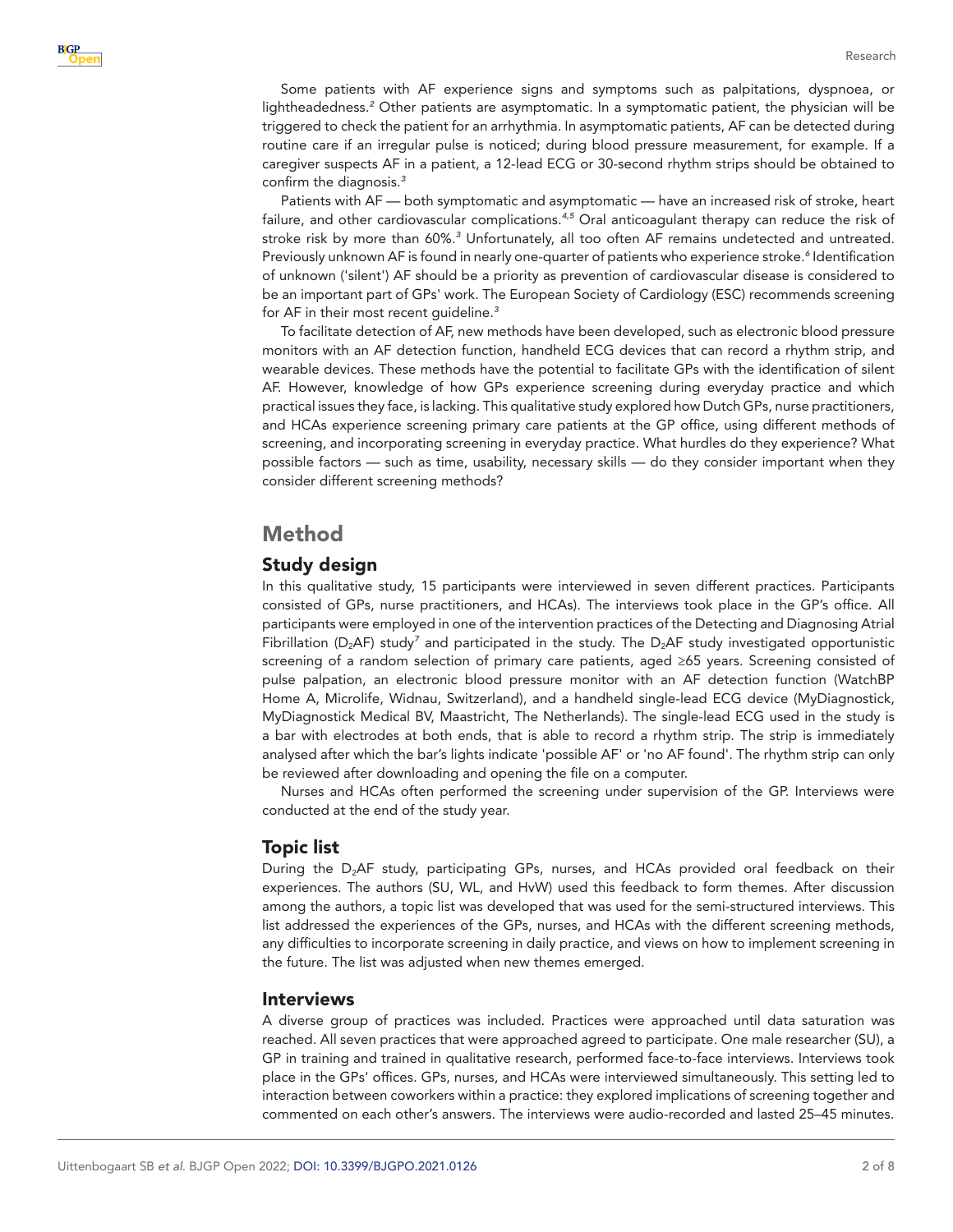| #             | <b>Practice</b><br><b>location</b> | <b>Type of practice</b><br>(number of GPs) | GPs' age,<br>years | GPs' sex | GPs' work experi-<br>ence, years | Time GP has worked in<br>current practice, years | <b>Participating HCAs or</b><br>nurses, n | Nurses' and<br>HCAs' sex |
|---------------|------------------------------------|--------------------------------------------|--------------------|----------|----------------------------------|--------------------------------------------------|-------------------------------------------|--------------------------|
|               | Suburban                           | Solo                                       | $41 - 50$          | Male     | 13                               | 4                                                |                                           | Female                   |
| $\mathcal{P}$ | Suburban                           | Group (2)                                  | $51 - 60$          | Male     | 24                               | 21                                               |                                           | Female                   |
| 3             | Rural                              | Solo                                       | $61 - 70$          | Male     | 42                               | 42                                               |                                           | Female                   |
| 4             | Rural                              | Solo                                       | $51 - 60$          | Male     | 26                               | 25                                               |                                           | Female                   |
| 5             | Suburban                           | Solo                                       | $41 - 50$          | Female   | 8                                |                                                  |                                           | Female                   |
| 6             | Urban                              | Group (6)                                  | $31 - 40$          | Male     | 8                                | 4                                                |                                           | Female                   |

7 Rural Group (3) 41–50 Female 16 16 1 Female

<span id="page-2-0"></span>Table 1 Characteristics of practices and participants (GPs, nurses, and HCAs)

HCA = healthcare assistant.

### Analysis

The audio-recordings were transcribed verbatim, corrected for accuracy, and imported into MAXQDA (version 12). A thematic analysis approach was used because the authors had a general idea of which themes would be important and it allowed for flexibility in the analysis.*[8](#page-6-6)*

Two authors (SU and SB) familiarised themselves with the data by repeated reading of the verbatim transcripts and, if necessary, listening to the original interviews. Then both researchers independently generated initial codes based on the topics. With each interview, the independent analyses were compared and the initial codes were synthesised into one set. After discussion with a third author (WL), the codes were transformed in potential themes. A thematic 'map' of main and sub-themes was developed. During the analyses, themes, sub-themes and their relation was often discussed and refined. Based on the analysis of the first two interviews, the topic list was changed for the subsequent interviews to better understand the importance of false-negative index tests and the role of followup testing after the index test. After five interviews, data saturation was reached. In interview six and seven, no new themes were found. When the themes were fully worked out, the report was written out and data were selected with each theme. Supplementary Box S1 shows the final list of themes and sub-themes used in the analysis.

## Results

The researcher (SU) interviewed the participants in seven different practices, ranging from rural to urban, and from solo to group practices. *[Table 1](#page-2-0)* shows the characteristics of both the practices and participants. In all interviews, a GP and one or more nurses or HCAs participated. The GPs were a mixed group of males and females of different ages. Participating nurses and HCAs were all female.

#### Logistics

To ensure a safe and private setting for screening, participants expressed that screening should not be done in a public location. A GP's consultation room could be an appropriate setting because it would ensure proper follow-up. Some believed that the future lies in self-screening by the patient at home, for instance, by using new equipment such as the single-lead ECG device. Some GPs considered screening during flu vaccination, while others dismissed this option because of the already high strain on personnel during these events:

*'It should take place in a safe setting; not in a public room, but in the confinement of a consulting room.'* (Nurse, practice 1)

*'I think that, especially in the future, we'll see more and more diagnostics take place at home.'* (GP, practice 6)

About single-lead ECG: *'Think of our home visits for elderly care. You could stick it in your bag and hand it over* [to the patient]*.'* (HCA, practice 4)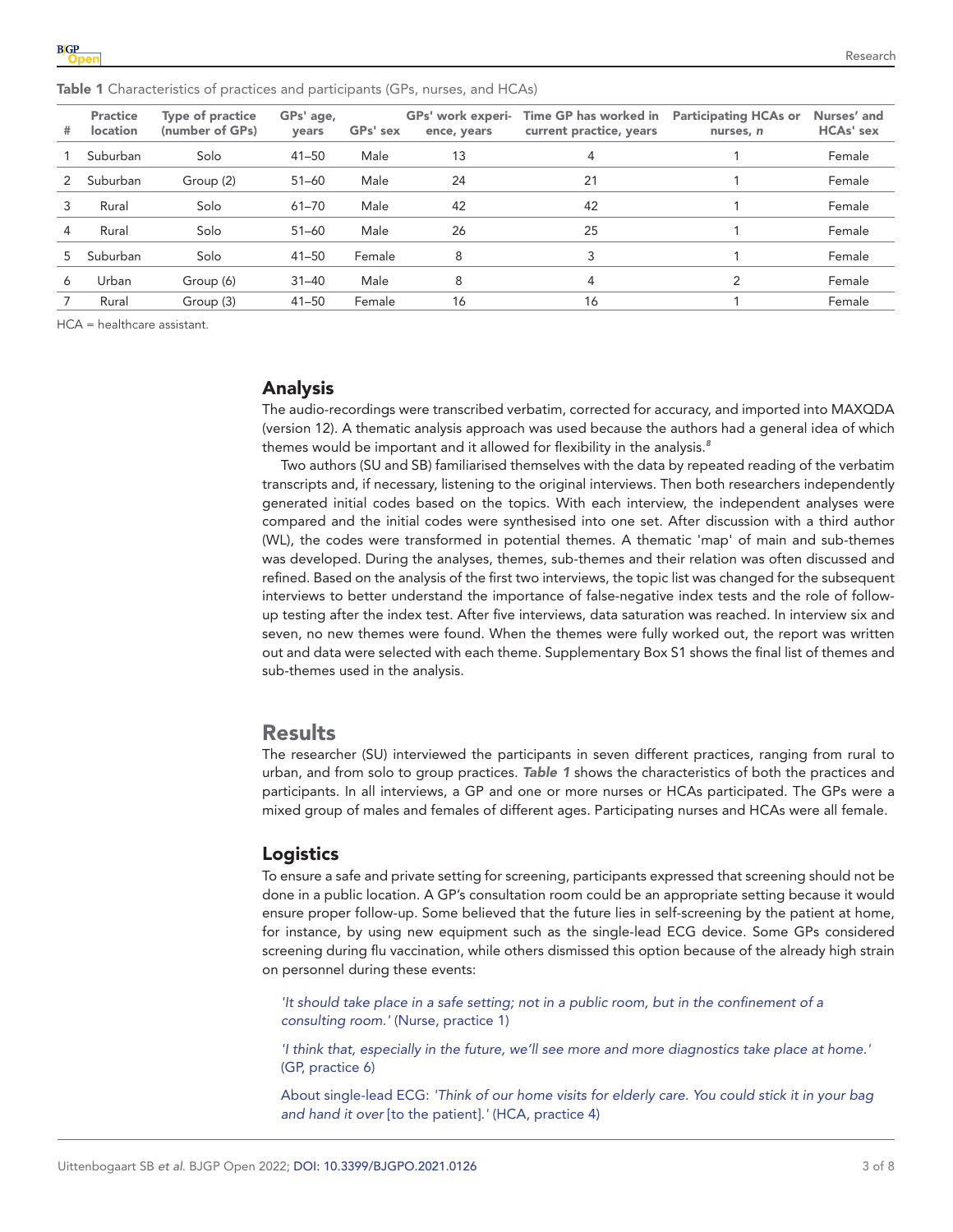An important issue was how to integrate screening with daily practice. Patients eligible for screening need to be selected. Several GPs suggested a built-in function in the electronic medical registration system that reminds caregivers to screen if a patient is at high risk of AF. Furthermore, GPs indicated that they felt able to estimate whether or not screening is warranted, with their knowledge of the patient's history and personal circumstances. Most physicians prefer to ingrate screening with standard care, such as a routine cardiovascular check-up:

'*If you can combine it with other preventive care* […] *that saves time*.' (GP, practice 1)

*'Combining it with cardiovascular care, or checking blood pressure* […] *I do not think we check the pulse by hand in every cardiovascular check-up? Maybe we should do this.'* (GP, practice 5)

Most participants do not prefer integration of screening into a regular consultation because of the organisational issues involved: first, the time it takes to explain why patients are selected for screening and the importance of it; second, the efforts of the initial screening; and third, the follow-up required if the index test is positive. The last argument was emphasised because follow-up of a positive index test with an ECG is time-consuming and cannot be planned in advance, so can lead to an additional appointment at a later time:

Interviewer: And using the single-lead ECG in the consultation room, would that disrupt the workflow? *'Yes it would* […] *It takes time. You have to explain why you are doing it.' (*GP, practice 6)

GP to practice nurse: *'For me the issue is that, the few times we find something, it does not mess up your consultation hours* […] *The point is, if the test is good, then I'm done. But if it is not good, than I have to take action. That takes up my clinic time.'* (GP, practice 1)

#### Testing methods and characteristics

In general, participants considered all three methods easy to use. Pulse palpation is a quick and readily at hand method of screening. The physical contact can also provide comfort to a patient. The participants thought that the use of equipment with AF detection raised their awareness for silent AF. The single-lead ECG required some preparation in advance, but use of it was intuitive after that. The single-lead recording can be stored and interpreted at a later time. If the physician can identify a clear cause for an irregular rhythm on a positive test, no follow-up with a 12-lead ECG is necessary. This reduces the need for immediate follow-up with a 12-lead ECG. The automated sphygmomanometer takes three blood pressure measurements, which takes some time. This was not found troublesome by most participants because it allowed them to complete other tasks during the measurement. However, some GPs preferred manual blood pressure measurement for speed. In practices the sphygmomanometer was used as part of regular care more often than the single-lead ECG:

On pulse palpation: *'If you also give some soothing contact, it provides relaxation and a better understanding of the patient.'* (Nurse, practice 2)

*'I think equipment will improve our awareness.'* (GP, practice 5)

'*Making a* [12-lead] *ECG, it takes 7 minutes or so* […] *The single-lead ECG takes one minute and you can check: is it atrial fibrillation?* […] *Not having to make an 12-lead ECG, would be practical.*' (GP, practice 5)

GPs trusted their ability to differentiate between an extra systole and AF using pulse palpation and auscultation. Nurses and HCAs often consulted with the GP in case of an irregular pulse. Trust in the devices was less obvious. Both devices use a light indicating that the built-in algorithm has detected an irregularity. The single-lead ECG produces a rhythm strip, which is only visible after the user has downloaded this on a computer. Participants indicated that they found it difficult to let their actions be based on the outcome of the indicator light without additional visual feedback. Participants had the impulse to confirm a positive result on the device by pulse palpation and/or auscultation. With increasing experience, the trust in the devices grew.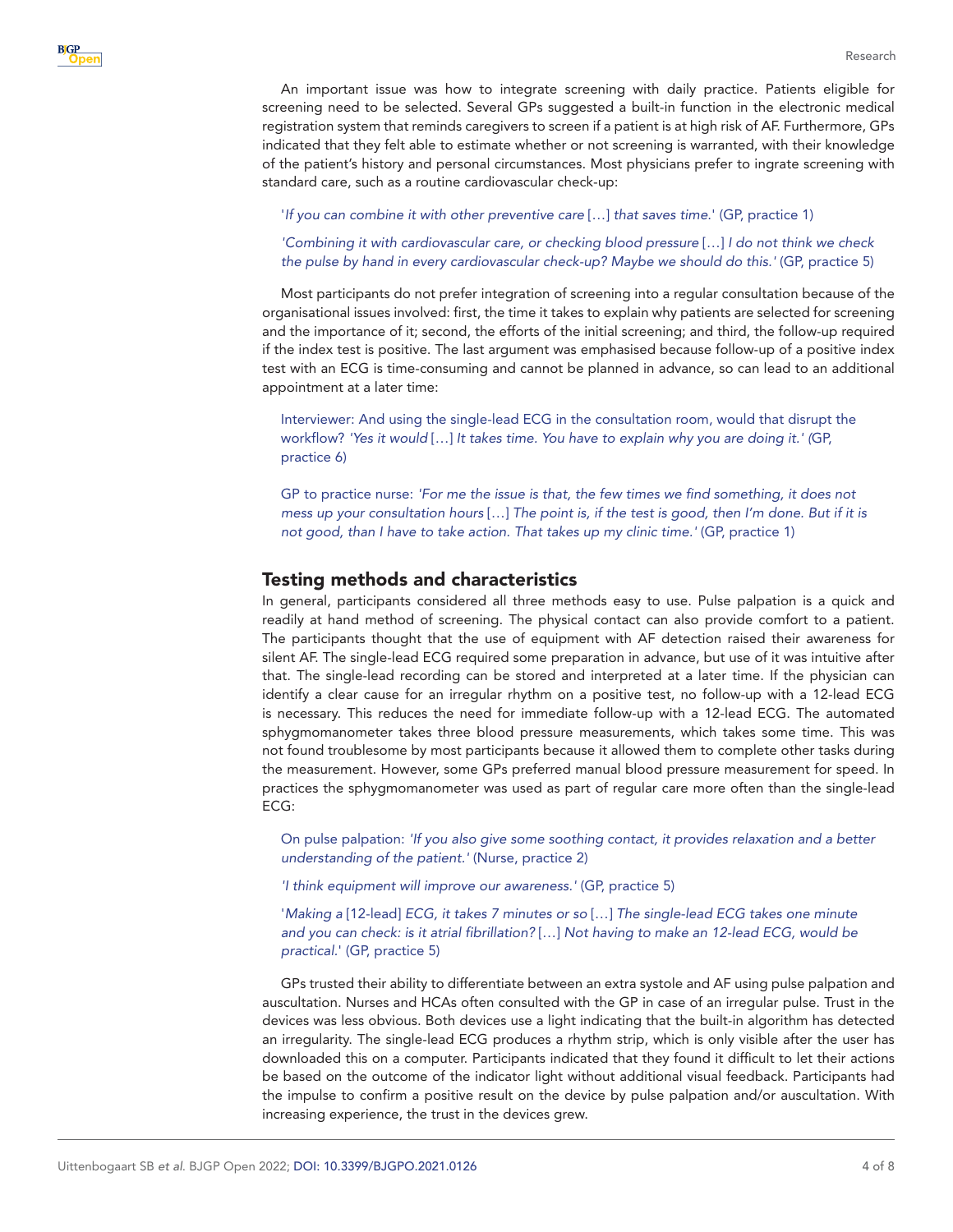Participants preferred a test with a high specificity over high sensitivity because with high specificity fewer patients are falsely selected for follow-up with an ECG. This is especially important when screening for a low-prevalence condition such as silent AF, which leads to many false positive tests. Missing a case of AF was acceptable for GPs:

'*I think that in the case of a single extra beat — I would prolong pulse palpation for a short while, but not necessarily make an ECG* […] *If the extra beat is only sporadic, I would leave it at that.*' (GP, practice 1)

*'I felt a very distinct extra beat and an irregular rhythm. I thought, something is wrong. However, it turned out to be fine. The single-lead ECG had shown a green light* [no irregularity found]. *Can you rely on this?' (*Nurse practitioner, practice 2)

*'If you could* […] *lower the number of times follow-up is needed, that would decrease the burden a lot.'* (GP, practice 1)

On missing a case: *'No, that's the risk of screening, but at least you have tried.'* (GP, practice 1)

#### Financial compensation

Some GPs indicated that for a structured screening system to be organised in addition to regular care, an additional time investment is needed of the personnel. The screening process is time-consuming and most GPs indicated that they would delegate the task to their staff. This will require additional funding:

*'If I delegate a task* [to a nurse or HCA]*, it has to be reimbursed.'* (GP, practice 4)

# **Discussion**

#### Summary

Screening for AF should be done in a GP's office (or in the future at home), and should be integrated with regular care, for instance, with a cardiovascular check-up. Participants thought it was feasible to implement pulse palpation, automated sphygmomanometer, and single-lead ECGs in daily practice. Participants indicated that the presence of equipment with a function to detect AF in the office, raised awareness for silent AF. GPs, nurses, and HCAs said they had a tendency to check a positive screening by the devices with pulse palpation. The follow-up of a positive test with a 12-lead ECG seemed to hamper integration of screening. The single-lead ECG recording solves this problem because it reduces the number of cases that need follow-up of a positive test with a 12-lead ECG.

## Strength and limitations

A selected group of GPs, nurses, and HCAs were interviewed. The participants took part in the trial on screening for AF because of their experience with three different methods of screening. Their willingness to take part in this trial probably means that the participants already had a specific motivating interest in cardiovascular care. Furthermore, only one GP from each practice was interviewed.

The GPs, nurses, and HCAs were interviewed simultaneously in their own practice. A disadvantage of this method is that participants might have influenced each other, for instance, owing to a hierarchical relationship between GPs and coworkers. However, an open atmosphere was experienced during the interviews, and GPs, nurses, and HCAs were seen discussing their experiences and exploring implications of screening for their practice, without apparent restraint.

#### Comparison with existing literature

The Dutch College of General Practitioners guideline for AF recommends assessing heart rhythm in symptomatic patients and during blood pressure measurement, without specifying a preferred method.*[9](#page-6-7)* It does not recommend screening. The ESC recommends using pulse palpation or using a single-lead ECG device for opportunistic screening.*[3](#page-6-2)* The National Institute for Health and Care Excellence (NICE) guideline recommends the use of automated sphygmomanometers with AF detection.*[10](#page-6-8)* A Dutch vignette study showed that one in five GPs is already using these devices.*[11](#page-6-9)* The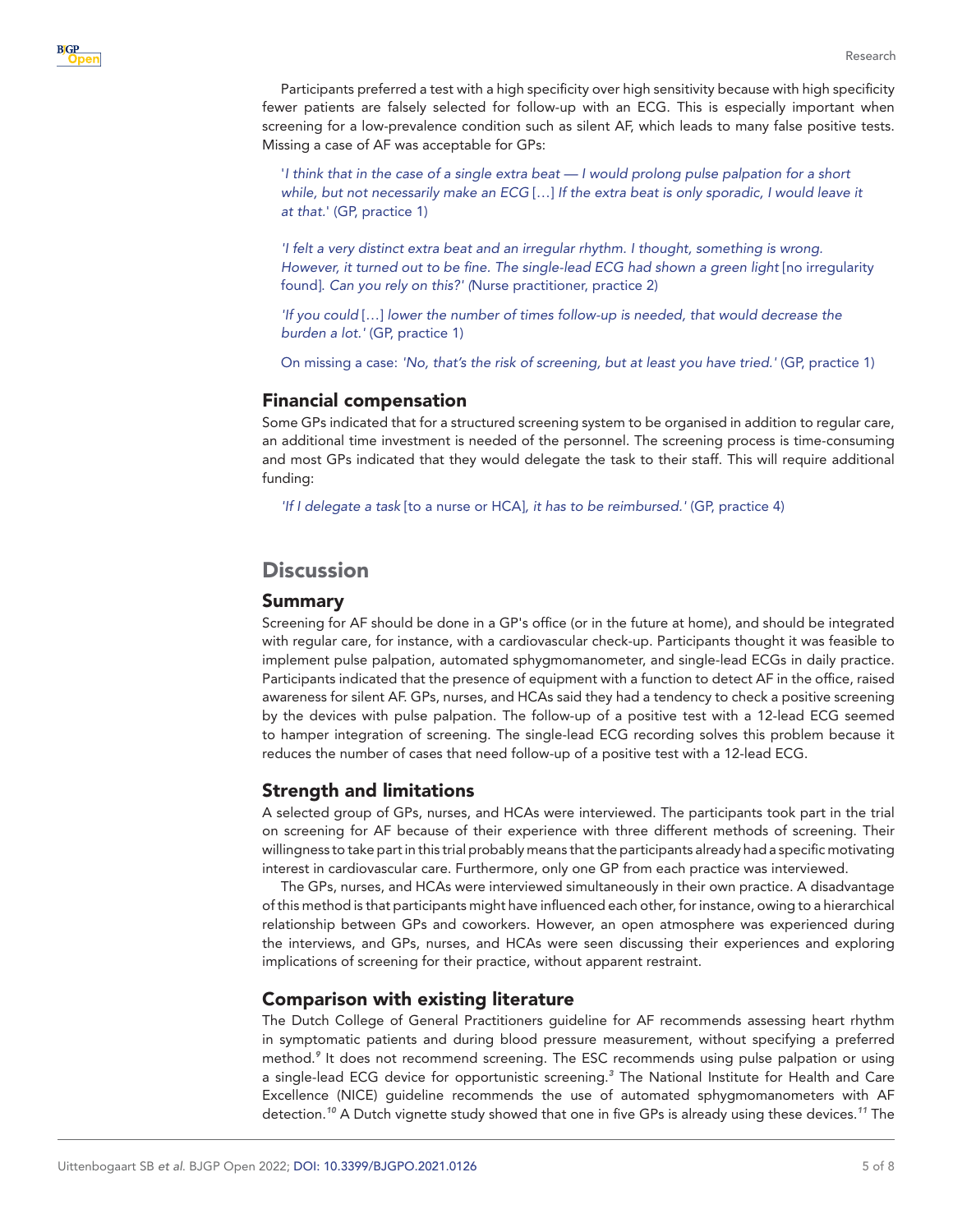use of equipment with an AF-detection function raised awareness of silent AF, something that Orchard *et al* also confirmed in a qualitative study among Australian GPs.*[12](#page-6-10)* All methods have a high negative predictive value and a low positive predictive value when used in screening for AF.*[3](#page-6-2)* This means that only a positive screening needs follow-up with an ECG registration.

The study showed that for GPs, pulse palpation has the advantages of ease of use and of having no additional costs. Furthermore, some healthcare professionals consider the physical contact between professional and patient using pulse palpation as valuable. Taggar *et al* showed that GPs and non-GP healthcare professionals in the UK regularly perform pulse palpation, although GPs are more confident in identifying an irregular pulse than non-GP healthcare professionals.*[13](#page-6-11)* Participants often also trusted their own observation more than the result of the device's algorithm. Once caregivers become familiar with the devices, this effect seems to disappear.

The single-lead ECG used in the study records a rhythm strip that can be viewed at a later time. Visualisation of the single-lead ECG produced by the device may also increase acceptance of the result of the algorithm. Orchard *et al* interviewed Australian GPs and nurses who had screened patients using a single-lead ECG for screening with a real-time trace on a smartphone screen.*[14](#page-6-12)* The majority found screening with the device engaging and were confident in using the equipment. A minority reported experiencing technical difficulties. Lowres *et al* interviewed Australian pharmacists experienced with screening customers using a single-lead ECG with smartphone registration.*[15](#page-6-13)* The new technology drew interest of the customers and increased awareness of their own heart rhythm.

The single-lead ECG can identify common causes for an irregular heartbeat, such as multiple ventricular extra systoles. If a clear cause for irregularity is found when reviewing the single-lead ECG and no AF is detected, no follow-up with a time-consuming 12-lead ECG is necessary. The study showed that healthcare workers viewed such disruption of consultations negatively. On the other hand, if the likelihood of detecting AF is high, GPs regard screening as worthwhile. A test with fewer false positive results would reduce the number of unnecessary 12-lead ECGs. Pulse palpation has a sensitivity of 92% and a specificity of 82%.*[16](#page-6-14)* Assuming a prevalence of 1.44%,*[17](#page-6-15)* the low positive predictive value of 7% would lead to 14 negative ECGs for every case of AF. Electronic blood pressure monitors with an AF detection function and single-lead ECGs have a higher sensitivity and specificity of up to 92–98% and 92–95%, respectively.*[16,18,19](#page-6-14)* Using one of these methods reduces the number of required 12-lead ECGs by half. Interestingly, the findings showed that for most GPs this reduction of the workload of screening was more important than increasing the sensitivity of screening, prioritising logistics over yield of screening. Most Dutch GPs feel competent to diagnose AF, and either have a 12-lead ECG on site or are able to refer patients to an external facility without consulting a specialist.*[11](#page-6-9)* Often the HCA or nurse is responsible for conducting ECGs.*[13](#page-6-11)* The participating practices all had established cardiovascular care programmes. Furthermore, Dutch GPs have a central role in the healthcare system and a thorough knowledge of the patient's history, which makes the GP's office a suitable place for screening. GPs in other countries may work in different circumstances and have different views on screening for AF than those represented in this study.

Some GPs indicated that the additional workload and strain on employees should be compensated for. This is in line with the findings of a survey in the UK, which stressed that the workload and available funding are possible barriers for screening in current practice.*[13](#page-6-11)*

### Implications for research and practice

Future research on screening for AF should not only focus on the efficacy of an intervention, but also should consider how to integrate the screening process within daily practice. Pulse palpation, automated blood pressure measure monitors with AF detection, and single-lead ECGs all have their own merits, and GPs, nurses, and HCAs regarded all methods easy to use. An important consideration should be how to prevent disruption of consultation hours by unplanned 12-lead ECGs. GPs who intend to start screening should plan in advance how best to mitigate this issue.

#### Funding

There is no funding to report for this study.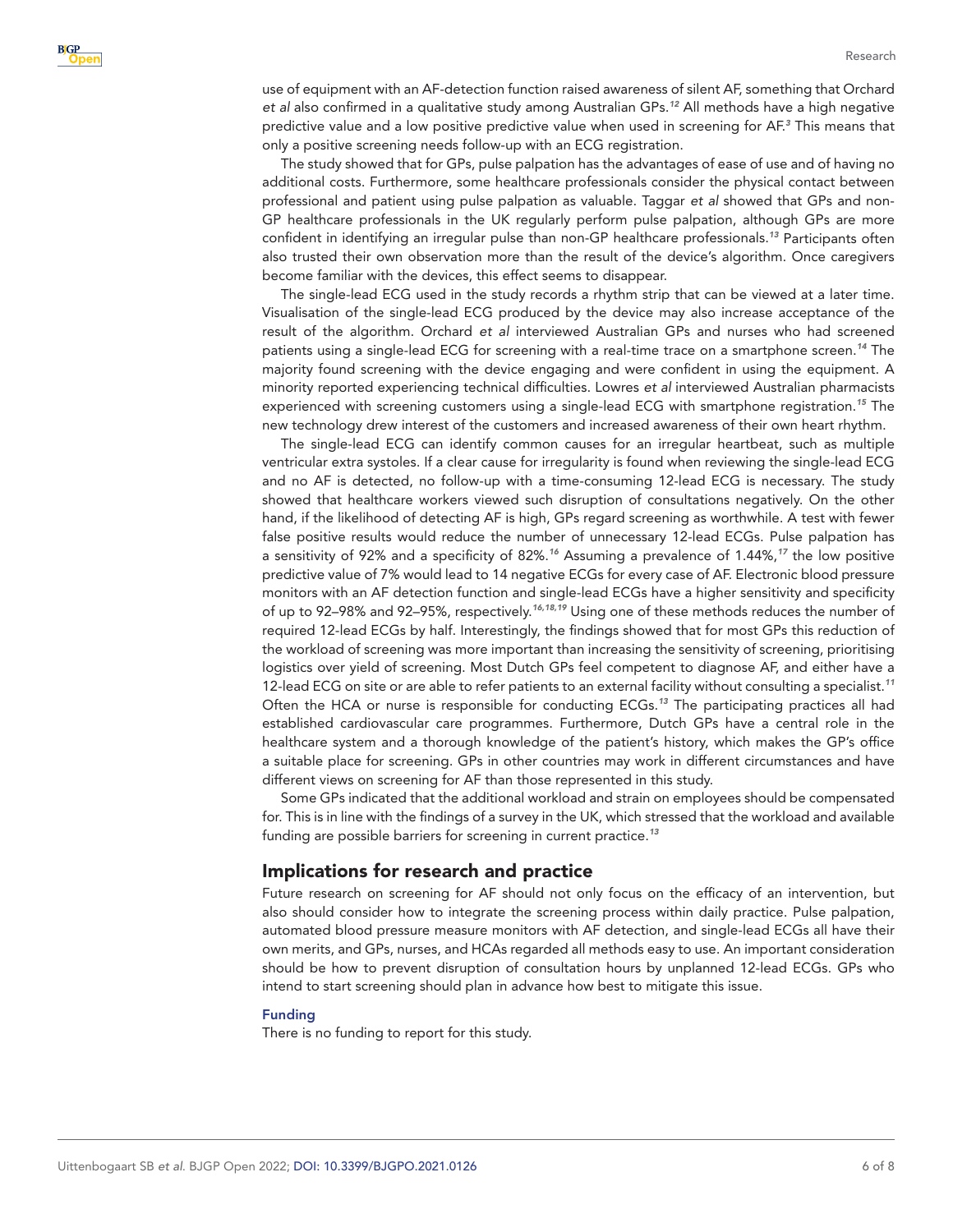#### Ethical approval

The medical ethics committee of the Amsterdam University Medical Centers granted a waiver for this study (reference number: W18\_046 # 18.064). In the Netherlands, qualitative studies involving interviews with healthcare workers do not require ethical approval.

#### **Provenance**

Freely submitted; externally peer reviewed.

#### Acknowledgements

The authors thank the GPs, nurse practitioners, and healthcare assistants who were willing to participate in this study.

## References

- <span id="page-6-0"></span>1. Staerk L, Wang B, Preis SR, *et al*. Lifetime risk of atrial fibrillation according to optimal, borderline, or elevated levels of risk factors: cohort study based on longitudinal data from the Framingham Heart Study. *BMJ* 2018; 361: k1453. DOI:<https://doi.org/10.1136/bmj.k1453>
- <span id="page-6-1"></span>2. Zwietering PJ, Knottnerus JA, Rinkens PE, *et al*. Arrhythmias in general practice: diagnostic value of patient characteristics, medical history and symptoms. *Fam Pract* 1998; 15(4): 343–353. DOI: [https://doi.org/10.1093/](https://doi.org/10.1093/fampra/15.4.343) [fampra/15.4.343](https://doi.org/10.1093/fampra/15.4.343)
- <span id="page-6-2"></span>3. Hindricks G, Potpara T, Dagres N, *et al*. 2020 ESC Guidelines for the diagnosis and management of atrial fibrillation developed in collaboration with the European Association for Cardio-Thoracic Surgery (EACTS): the Taskforce for the diagnosis and management of atrial fibrillation of the European Society of Cardiology (ESC). Developed with the special contribution of the European Heart Rhythm Association (EHRA) of the ESC. *Eur Heart J* 2021; 42(5): 373–498. DOI:<https://doi.org/10.1093/eurheartj/ehaa612>
- <span id="page-6-3"></span>4. Vanassche T, Lauw MN, Eikelboom JW, *et al*. Risk of ischaemic stroke according to pattern of atrial fibrillation: analysis of 6563 aspirin-treated patients in ACTIVE-A and AVERROES. *Eur Heart J* 2015; 36(5): 281–288. DOI: <https://doi.org/10.1093/eurheartj/ehu307>
- 5. Wolf PA, Abbott RD, Kannel WB. Atrial fibrillation as an independent risk factor for stroke: the Framingham Study. *Stroke* 1991; 22(8): 983–988. DOI: <https://doi.org/10.1161/01.STR.22.8.983>
- <span id="page-6-4"></span>6. Sposato LA, Cipriano LE, Saposnik G, *et al*. Diagnosis of atrial fibrillation after stroke and transient ischaemic attack: a systematic review and meta-analysis. *Lancet Neurol* 2015; 14(4): 377–387. DOI: [https://doi.org/10.1016/](https://doi.org/10.1016/S1474-4422(15)70027-X) [S1474-4422\(15\)70027-X](https://doi.org/10.1016/S1474-4422(15)70027-X)
- <span id="page-6-5"></span>7. Uittenbogaart SB, Verbiest-van Gurp N, Lucassen WAM, *et al*. Opportunistic screening versus usual care for detection of atrial fibrillation in primary care: cluster randomised controlled trial. *BMJ* 2020; 370: m3208. DOI: <https://doi.org/10.1136/bmj.m3208>
- <span id="page-6-6"></span>8. Braun V, Clarke V. Using thematic analysis in psychology. *Qual Res Psychol* 2006; 3(2): 77–101. DOI: [https://doi.or](https://doi.org/10.1191/1478088706qp063oa) [g/10.1191/1478088706qp063oa](https://doi.org/10.1191/1478088706qp063oa)
- <span id="page-6-7"></span>9. The Dutch College of General Practitioners. The practice guideline atrial fibrillation. *Huisarts Wet* 2013; 60(8): 392–401.
- <span id="page-6-8"></span>10. Willits I, Keltie K, Craig J, *et al*. WatchBP Home A for opportunistically detecting atrial fibrillation during diagnosis and monitoring of hypertension: a nice medical technology guidance. *Appl Health Econ Health Policy* 2014; 12(3): 255–265. DOI:<https://doi.org/10.1007/s40258-014-0096-7>
- <span id="page-6-9"></span>11. Verbiest-van Gurp N, van Mil D, van Kesteren HAM, *et al*. How do dutch general practitioners detect and diagnose atrial fibrillation? Results of an online case vignette study. *BMC Fam Pract* 2019; 20(1): 175. DOI: [https://doi.org/](https://doi.org/10.1186/s12875-019-1064-y) [10.1186/s12875-019-1064-y](https://doi.org/10.1186/s12875-019-1064-y)
- <span id="page-6-10"></span>12. Orchard J, Lowres N, Freedman SB, *et al*. Screening for atrial fibrillation during influenza vaccinations by primary care nurses using a smartphone electrocardiograph (iECG): a feasibility study. *Eur J Prev Cardiol* 2016; 23(2 suppl): 13–20. DOI:<https://doi.org/10.1177/2047487316670255>
- <span id="page-6-11"></span>13. Taggar JS, Coleman T, Lewis S, *et al*. Screening for atrial fibrillation—a cross-sectional survey of healthcare professionals in primary care. *PLoS One* 2016; 11(4): e0152086. DOI: [https://doi.org/10.1371/journal.pone.](https://doi.org/10.1371/journal.pone.0152086) [0152086](https://doi.org/10.1371/journal.pone.0152086)
- <span id="page-6-12"></span>14. Orchard J, Li J, Gallagher R, *et al*. Uptake of a primary care atrial fibrillation screening program (AF-SMART): a realist evaluation of implementation in metropolitan and rural general practice. *BMC Fam Pract* 2019; 20(1): 170. DOI:<https://doi.org/10.1186/s12875-019-1058-9>
- <span id="page-6-13"></span>15. Lowres N, Krass I, Neubeck L, *et al*. Atrial fibrillation screening in pharmacies using an iphone ECG: a qualitative review of implementation. *Int J Clin Pharm* 2015; 37(6): 1111–1120. DOI: [https://doi.org/10.1007/s11096-015-](https://doi.org/10.1007/s11096-015-0169-1) [0169-1](https://doi.org/10.1007/s11096-015-0169-1)
- <span id="page-6-14"></span>16. Taggar JS, Coleman T, Lewis S, *et al*. Accuracy of methods for detecting an irregular pulse and suspected atrial fibrillation: a systematic review and meta-analysis. *Eur J Prev Cardiol* 2016; 23(12): 1330–1338. DOI: [https://doi.](https://doi.org/10.1177/2047487315611347) [org/10.1177/2047487315611347](https://doi.org/10.1177/2047487315611347)
- <span id="page-6-15"></span>17. Lowres N, Olivier J, Chao T-F, *et al*. Estimated stroke risk, yield, and number needed to screen for atrial fibrillation detected through single time screening: a multicountry patient-level meta-analysis of 141,220 screened individuals. *PLoS Med* 2019; 16(9): e1002903. DOI:<https://doi.org/10.1371/journal.pmed.1002903>